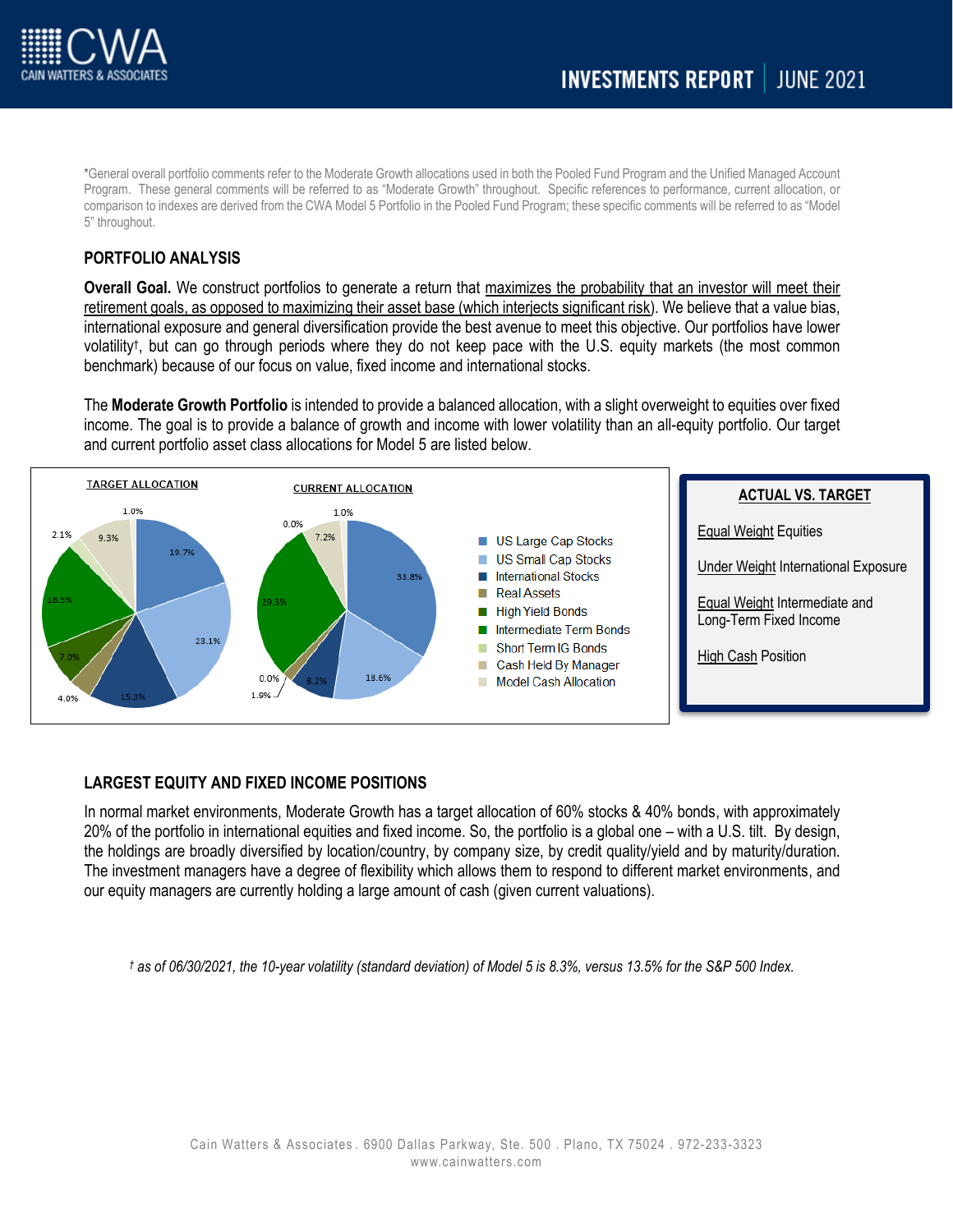

# **PERFORMANCE**

The Moderate Growth portfolios in the Pooled Fund Program and the Unified Managed Account Program have slightly different investments, costs and thus returns. Accordingly, we direct you to your account statement for your individual performance.

In June, Model 5 (net of fees and expenses) underperformed compared to the S&P Moderate Growth Index, outperformed compared to the Global 60/40 Index, and underperformed<sup>1)</sup> compared to the U.S. 60/40 Index, which posted the following returns:

| PERFORMANCE                              | JUNE <sup></sup> | <b>COMMENTS</b>                                                                                                                                                          |  |
|------------------------------------------|------------------|--------------------------------------------------------------------------------------------------------------------------------------------------------------------------|--|
| Global 60/40 Benchmark Index(2)          | 0.37%            |                                                                                                                                                                          |  |
| U.S. $60/40$ Benchmark Index $(3)$       | 1.68%            | U.S. equities outperformed International Equities during the month. The<br>U.S. bond market returned 0.7% for the month, while the Global<br>Bond market returned -0.9%. |  |
| S&P Moderate Growth Index <sup>(4)</sup> | $0.86\%$         |                                                                                                                                                                          |  |

- (1) "Market Perform" means within a range of +10 bps to -10 bps of the applicable index for the month (or +/- 8 bps per month for YTD performance); "Outperform" means more than +10 bps for the month (or more than +8 bps per month for YTD performance); "Underperform" means more than -10 bps for the month (or more than -8 bps per month for YTD performance). **Please note performance comparison comments are based upon Model 5 Pooled Fund Program**  data. There are inherent limitations in the use of model performance – please read the Model Disclosure found on page 6. Investors should **consult their individual custodial statement for actual performance of individual portfolios. Actual performance comparisons may differ from model comparisons.**
- (2) Global 60/40 Benchmark is 60% MSCI ACWI Index & 40% Barclays Global Aggregate Bond Index.
- (3) US 60/40 Benchmark is 60% S&P 500 Index & 40% Barclays U.S. Aggregate Bond Index.
- (4) S&P Moderate Growth Index is 50% S&P Target Risk Moderate Index & 50% S&P Target Risk Growth Index.

# **MARKET PERFORMANCE**

#### **Equities**

| <b>PERFORMANCE</b>                     | <b>JUNE</b> | <b>MULTIPLE</b> | <b>COMMENTS</b>                                                                                            |
|----------------------------------------|-------------|-----------------|------------------------------------------------------------------------------------------------------------|
| U.S. Equities $(5)$                    | 2.47%       | 35.7X           | Growth stocks outperformed during June and propelled the broader domestic<br>market.                       |
| International Developed <sup>(6)</sup> | $-1.09%$    | 29.8X           | International equities fell during the month after the inflation narrative in the U.S.<br>began to waiver. |
| Emerging Markets <sup>(7)</sup>        | $0.17\%$    | 17.2X           | Emerging markets were close to unchanged for the month.                                                    |

(5) U.S. Equities are represented by the Russell 3000 Index.

(6) International Developed is the MSCI EAFE Index.

(7) Emerging Markets is the MSCI EM Index.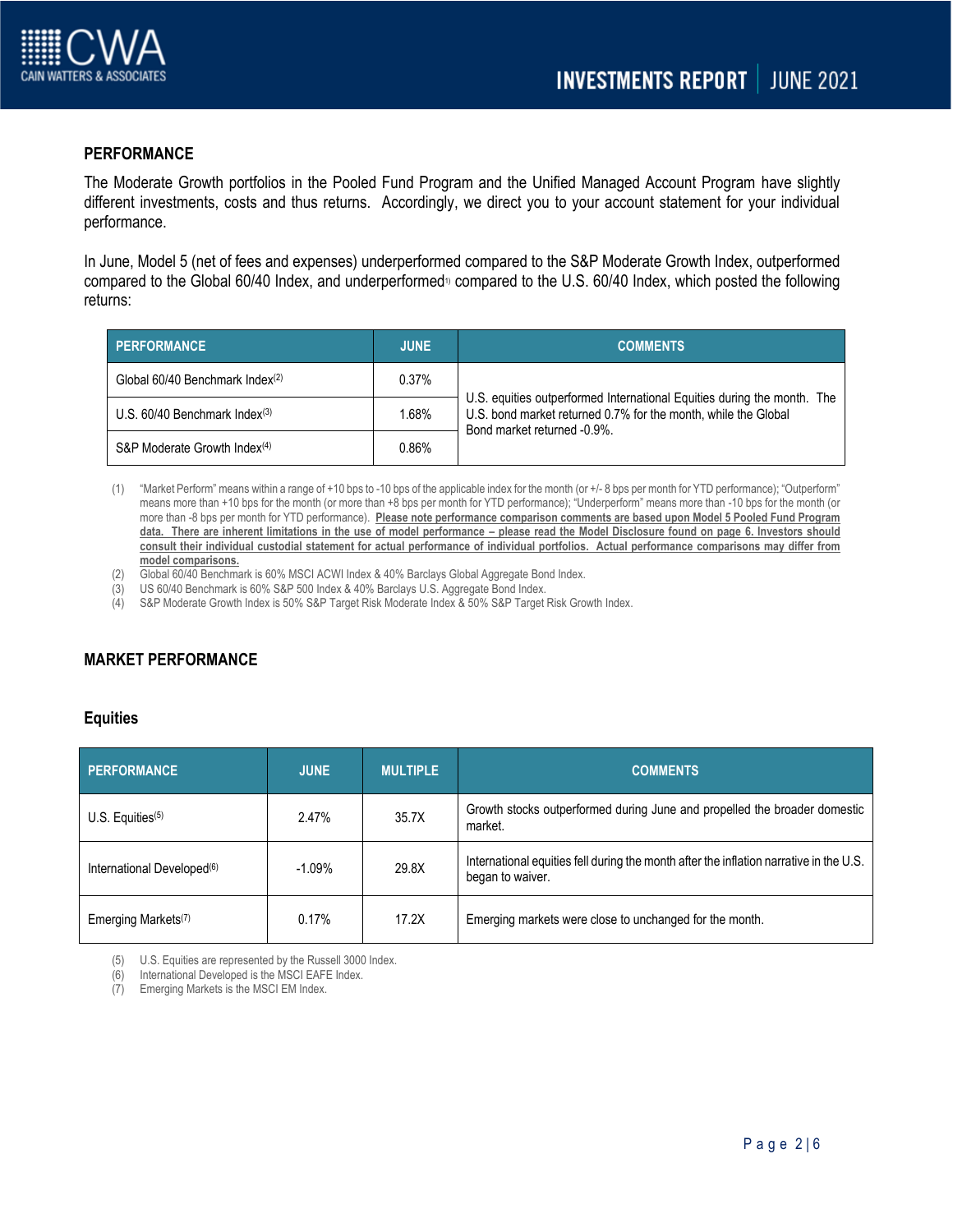

### **Fixed Income**

| <b>PERFORMANCE</b>                               | <b>JUNE</b> | <b>SPREAD</b><br><b>OVER UST</b><br>10 YEAR | <b>COMMENTS</b>                                                                                           |
|--------------------------------------------------|-------------|---------------------------------------------|-----------------------------------------------------------------------------------------------------------|
| U.S. Treasuries (Medium Duration) $(8)$          | 0.86%       |                                             | Yields declined during the month.                                                                         |
| U.S. Treasuries (Longer Duration) <sup>(9)</sup> | $3.77\%$    | 0.51%                                       | Long term yields fell during the month.                                                                   |
| Global Fixed Income <sup>(10)</sup>              | $-0.88%$    | $-0.38%$                                    | Global bonds turned in a negative return for the month as the<br>inflation narrative has started to turn. |
| Emerging Fixed Income <sup>(11)</sup>            | 0.85%       | 2.36%                                       | Emerging market debt performed well during June.                                                          |
| High Yield <sup>(12)</sup>                       | 1.34%       | 2.07%                                       | High Yield continues to post positive returns in lockstep with the<br>equity markets.                     |

(8) U.S. Treasuries (7-10 Years), represented by the Barclays U.S.T 7-10 Yr Total Return Index

(9) U.S. Treasuries (20+ Years), represented by the Barclays U.S.T 20+ Yr Total Return Index

(10) Barclays Global Aggregate Bond Index.

(11) Barclays Emerging Markets EMEA Total Return

(12) Barclays U.S. Corporate High Yield Index.

**Commodities and Real Assets**. The Model 5 portfolios do not have significant exposure to commodities, except indirectly. However, commodities and real assets (real estate) provide a good sense of global demand (in the case of industrial commodities) or fear (gold).

| <b>PERFORMANCE</b>                | <b>JUNE</b> | <b>TREND</b> | <b>COMMENTS</b>                                                                               |
|-----------------------------------|-------------|--------------|-----------------------------------------------------------------------------------------------|
| Energy $(13)$                     | 9.63%       | UP           | Oil continues to march higher.                                                                |
| Real Estate <sup>(14)</sup>       | 2.31%       | UP           | Real estate continues to move higher at a rapid clip.                                         |
| Industrial Metals <sup>(15)</sup> | $-3.59%$    |              | Data out of China roiled the metals markets during the month and has stalled<br>the up-trend. |
| Gold <sup>(16)</sup>              | $-7.15%$    |              | The inflation narrative slowing down and yields moving lower have stalled<br>Gold.            |

(13) S&P GSCI Energy Total Return Index.

(14) Dow Jones U.S. Real Estate Index.

(15) S&P GSCI Industrial Metals Total Return Index.

(16) SPDR Gold Shares (GLD).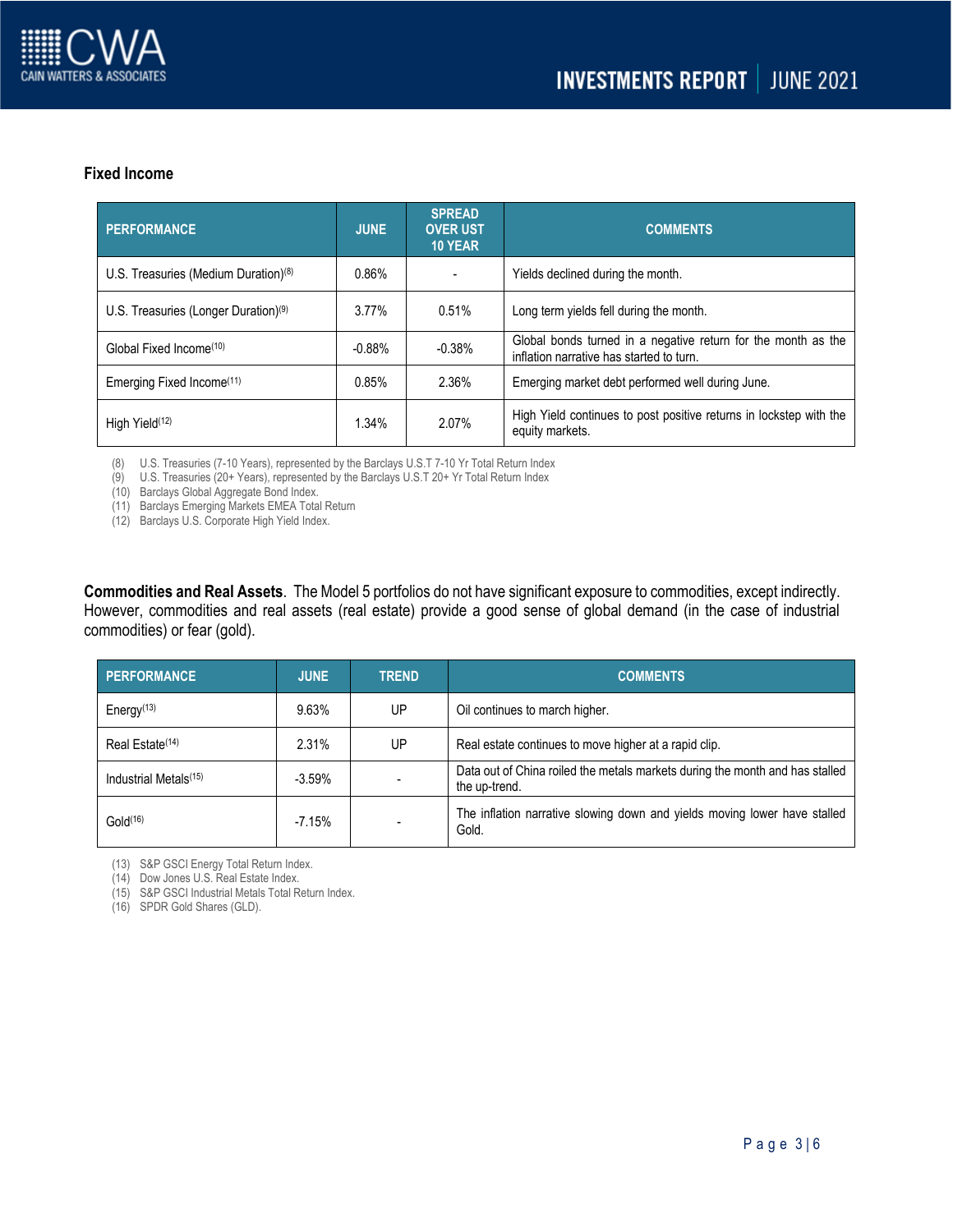

# **Market Comments**



### Source: Bloomberg

10-Year Treasury yields have broken to the downside and continue to slide. Yields peaked near 1.75% at the end of March, and as of the close today (7/7/2021), the yield is just above 1.30%.

The movement in yields coincides with comments from the Fed, detailing how they intend to taper their asset buying programs earlier than expected, as well as weaker than expected economic data. All of these together have started to turn the inflation narrative that has dominated markets through the first half of 2021.

We have written extensively about how we viewed many of the price movements in commodities, lumber, etc., to be transitory and more of an issue with the economy reopening post-pandemic and the resulting output gap. Recent market movements seem to confirm that our views were correct.

We still may very well get some inflation, but we believe it will be muted compared to where expectations have been in 2021. We expect a tug of war between data, Fed actions and the overarching narrative to continue to be played out in real time and that it could result in choppy market action. We do believe that the path of least resistance for the market continues to be up for the second half of 2021, although we would expect some turbulence along the way.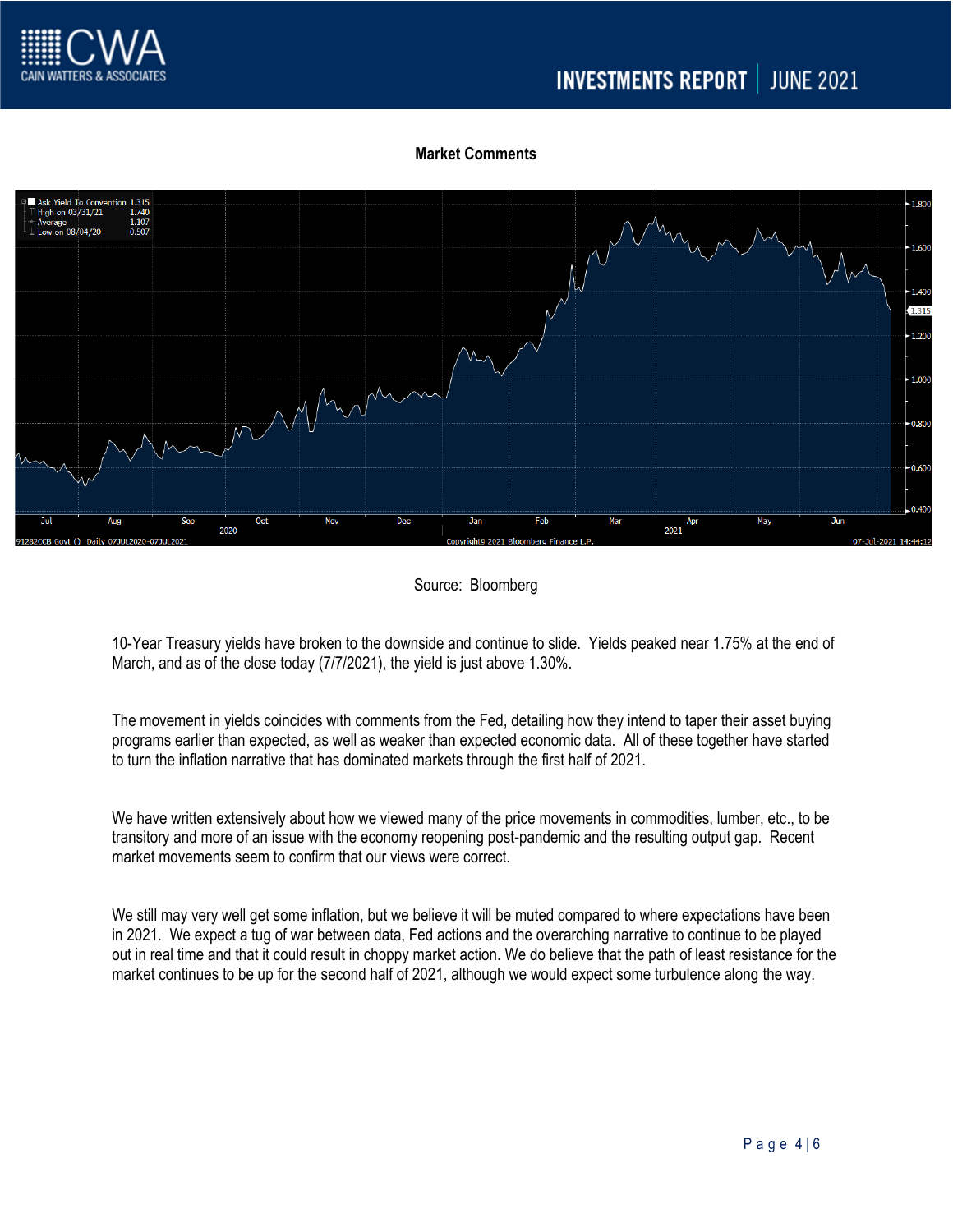

### **Further Reading**

#### 1) **The Robinhood Conundrum, A Wealth of Common Sense, July 6, 2021**

<https://awealthofcommonsense.com/2021/07/the-robinhood-conundrum/>

This article fleshes out Robinhood's business model ahead of their anticipated IPO, and walks through the good and the bad about the company. We think this is very informative and raises some very interesting questions about the market moving forward.

#### *For questions, or to request additional information, please contact your CWA Financial Planner*

#### **DISCLOSURES**

#### **PAST PERFORMANCE IS NOT AN INDICATOR OF FUTURE MARKET RETURNS.**

*Cain Watters is a Registered Investment Advisor. Request Form ADV Part 2A for a complete description of Cain Watters Advisors' investment advisory services. Diversification does not ensure a profit and may not protect against loss in declining markets. No inference should be drawn that managed accounts will be profitable in the future or that the Manager will be able to achieve its objectives. Investing involves risk and the possibility of loss, including a permanent loss of principal.*

Asset allocation and diversification do not assure or guarantee better performance and cannot eliminate the risk of investment losses. All investments and strategies have the potential for profit or loss. Different types of investments involve higher and lower levels of risk. Historical performance returns for investment indexes and/or categories, usually do not deduct transaction and/or custodial charges or an advisory fee, which would decrease historical performance results. There are no assurances that a portfolio will match or exceed any specific benchmark.

*This commentary contains the opinions of the CWA Investment Committee at the time of publication and is subject to change. Market and economic factors can change rapidly, producing materially different results. This update is intended for clients currently invested in CWA Recommended Investment Programs. This is not intended to be personalized investment advice. This does not take into account a particular investor's financial objectives or risk tolerances. Any specific mention of securities is for informational purposes only and is not intended as a recommendation or solicitation to purchase.*

*CWA Model 5 Moderate Growth Pooled Fund Program: The target allocation and portfolio data used throughout this presentation is for the CWA Model 5 recommended for participants in the Pooled Fund Program. This Model is the most common recommendation and is used here to illustrate the CWA methodology. Other CWA Recommended Investment Program models will vary in asset allocation and underlying manager and/or security selection. Clients should discuss these models and programs with their planner prior to selection.*

*\*\*The CAPE ratio is a valuation measure that uses real earnings per share (EPS) over a 10-year period to smooth out fluctuations in corporate profits that occur over different periods of a business cycle. The ratio is generally applied to broad equity indices to assess whether the market*  is undervalued or overvalued. While the CAPE ratio is a popular and widely-followed measure, several leading industry practitioners have *called into question its utility as a predictor of future stock market returns. The CAPE ratio, an acronym for Cyclically Adjusted P/E (i.e. Price-Earnings) ratio, was popularized by Yale University professor Robert Shiller. It is also known as the Shiller P/E ratio.*

*+Statements relating to Value outperforming Growth are based upon the data of the Fama-French 3-Factor Model. A pioneering study by renowned academics, Eugene Fama and Ken French, suggesting that three risk factors: market (beta), size (market capitalization) and price (book/market value) dimensions explain 96% of historical equity performance.*

*Model Performance Disclosure: Model performance is NOT an indicator of future or actual results. Performance does not represent the returns that any individual investor actually received. Cain Watters Investors may incur a loss. Cain Watters Models contain allocations to several different common pooled trust funds. Each individual pooled trust fund has a defined investment strategy;*